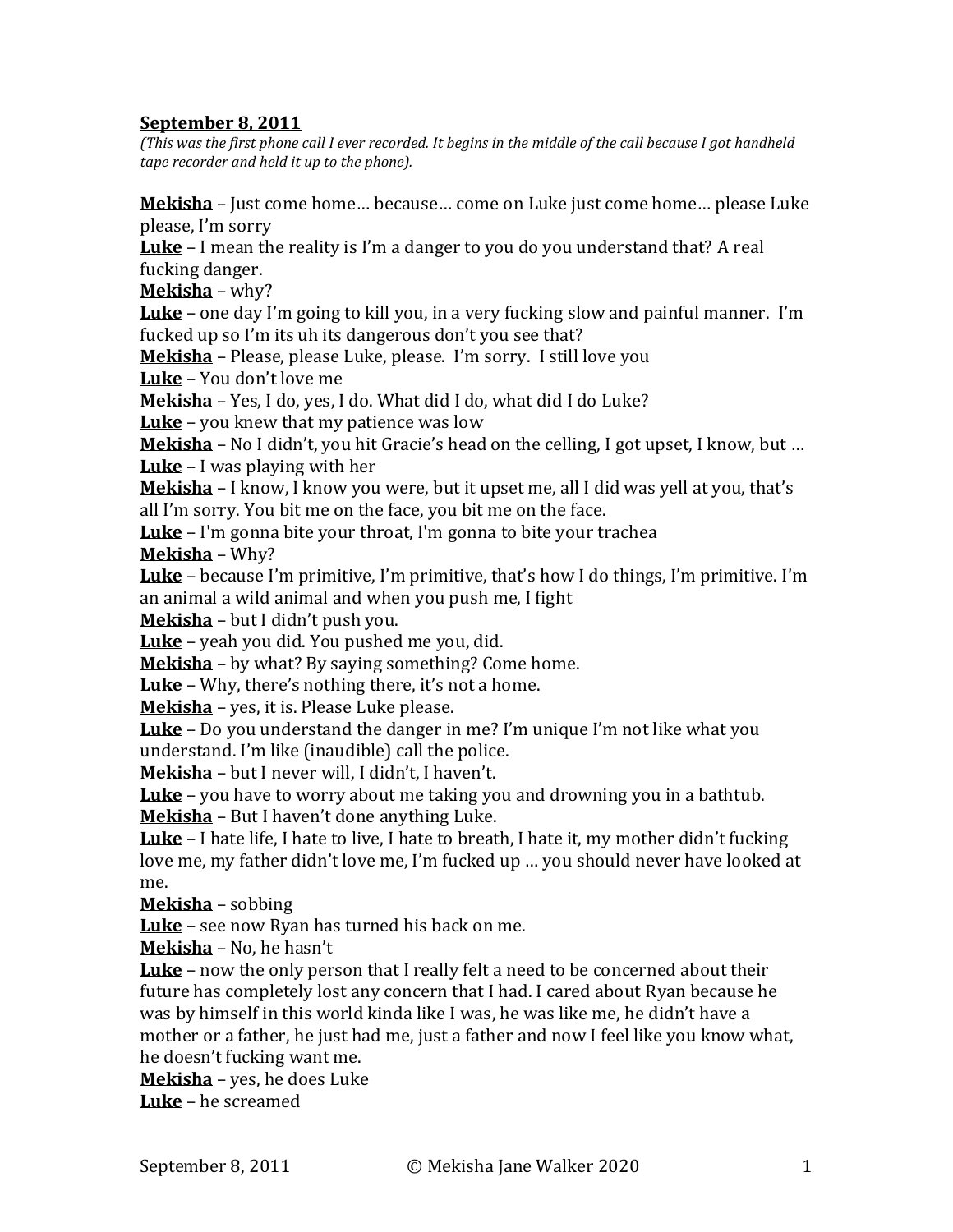**Mekisha** –the only mistake he made was that he got confused. He loves me too. I was screaming at him not to go, he was confused. He didn't call the police. He didn't tell anyone. He had his phone he didn't do anything. He just went in the backyard and hid because you scared him and he didn't even go into the front yard. He had a towel around him Luke he just went into the backyard. He'd never seen you like that, like I have. He's wasn't used to it. You just scared him, that's all. He loves you. (long pause) He was crying to me that you hate him like his mom hates him and I said you didn't you were just upset and your mom didn't hate you either. He's very very upset. (long pause) He just got confused and it's all my fault.

**Luke** – No its not.

**Mekisha** – You were telling him to go and I was telling him to stay. Just come home **Luke** – why?

**Mekisha** – because this is your home

**Luke** – no, there's no marriage, there's no nothing, there's no future with me **Mekisha** – what are you talking about Luke

**Luke** – there's no future with me, there was never a future for me

**Mekisha** – Luke please, please just come home.

**Luke** – For what?

**Mekisha** – so we can go to sleep and wake up tomorrow and pretend this never happened

**Luke** – no it happened, it happened and it's real

**Mekisha** – Luke you can't live like this you have to, have to tell Ryan you love him, I understand, I understand you're sad and depressed

**Luke** – I'm not sad, I'm not sad that's not the word for what I feel right now I'm angry, I'm angry, I'm not sad

**Mekisha** – please please Luke come home

**Luke** – I'm not anywhere near home

**Mekisha** – I didn't ask you where you where or how far away you where I just said come home.

**Luke** – Why?

**Mekisha** – because your eventually gonna come home anyway.

**Luke** – you think so?

**Mekisha** – yes

**Luke** – you think I'll just be buried?

**Mekisha** – that you'll just be what?

**Luke** – Buried in the ground

**Mekisha** – no

**Luke** – in a cold grave some place.

**Mekisha** – no, why, why are you saying that?

**Luke** – I can just shoot myself in the head it's that easy, get the gun, load it, put the trigger in my hand, and all I have to do is put a little pressure and all the pain is gone all the anger all the frustration everything is just gone, everything is gone. All my fears, all my concerns, all my worries and everything just goes away. All my expectations, everything is gone. This whole fucking mistake is gone. Can you, do you understand?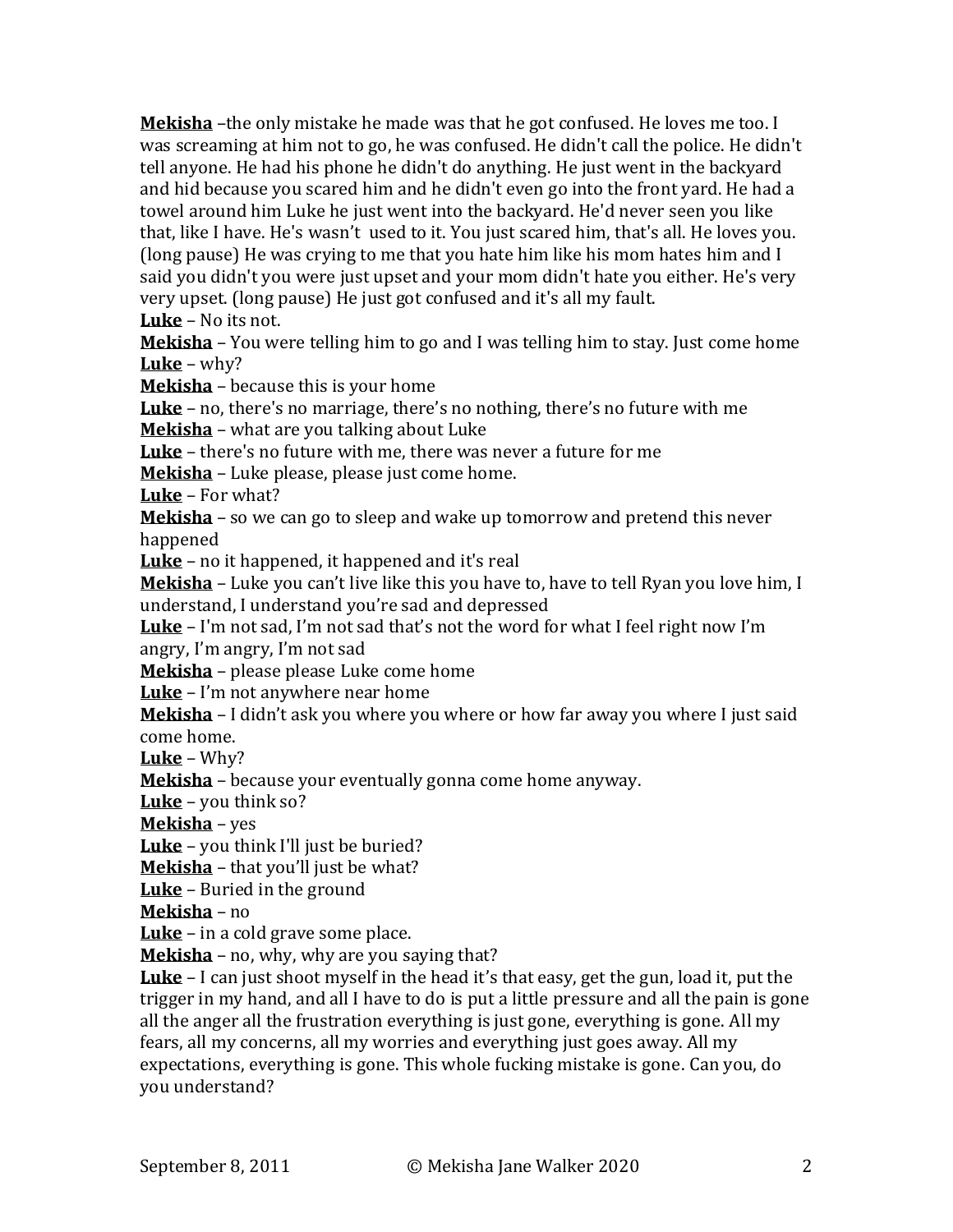**Mekisha** – I understand what you are saying I just don't agree with it, I want you to come home.

**Luke** – I might just kill somebody randomly

**Mekisha** – Luke my life can't end like this you can't just leave me, you can't just leave me, you can't because I love you. Because I love you. Are you gonna come home now?

**Luke** – Huh?

**Mekisha** – Are you gonna come home now?

**Luke**- I can't understand a word your saying.

**Mekisha** – I said are you going to come home now?

**Luke** – No

**Me** – Where are you going?

**Luke** – Nowhere just driving. Thinking about what I'm gonna do. Could be just drink more to get drunk enough to blow my brains out if you give a damn or just end up in jail based on a number of factors. If I don't become more serious about what I've contemplated. It is what it is. I might just blow my brains out. I just hope I don't end up in a coma. Wills is like my weakest subject. I believe that I can write a

handwritten will as long as someone can testify that it's my handwriting.

**Mekisha** – That's true

**Luke** – So I can you know, So I can, you know, make James the person who makes the decisions.

**Mekisha** – Well your talking about a living will and the rules for a living will are different that has to be in front of a notary, so that won't work.

**Luke** – (inaudible)

**Mekisha** – (sobbing) just please please come home

**Luke** – we're over

**Mekisha** – no we are not, Luke come on

**Luke** – yes we are

**Mekisha** – no please please … please why are you. Please Luke come home.

**Luke** – why

**Mekisha** – because I want you to.

**Luke** – to do what.

**Mekisha** – so I'll know everything is ok

**Luke** – it's not ok

**Mekisha** – yes, it is

**Luke** – your saying it's not ok and it won't be ok

**Mekisha** – yes it will, everything is just fine.

**Luke** – NO ITS NOT FINE (long pause) what do you want me to do?

**Mekisha** – I told you I want you to come home.

**Luke** – Why?

**Mekisha** – Because I love you.

**Luke** – What's Ryan doing?

**Mekisha** – He's sitting on the couch with the baby I'm in the study.

**Luke** – You got a mark on your face?

**Mekisha** – No

**Luke** – You sure?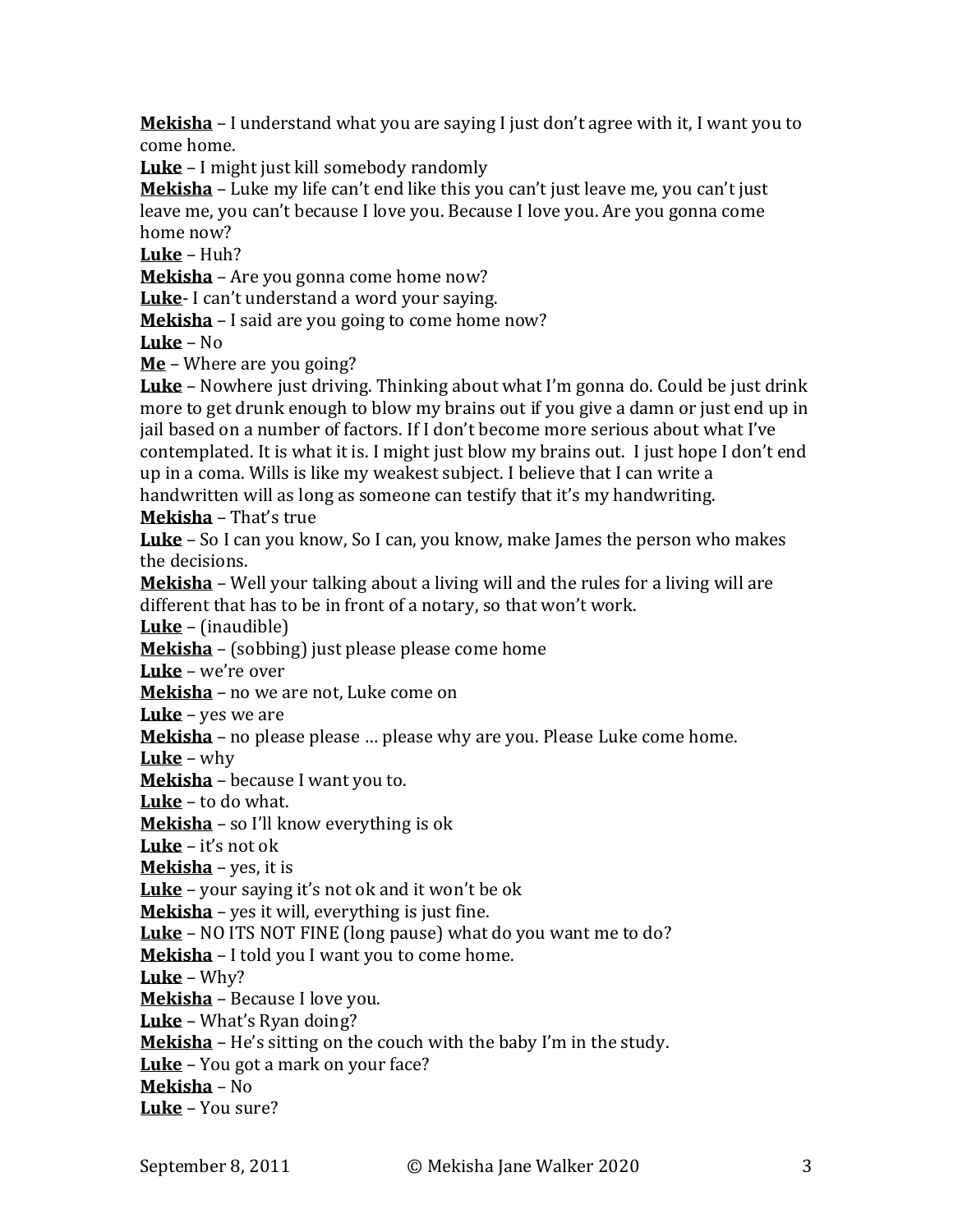**Mekisha** – Yeah, I just looked a minute ago. It hurts but I didn't see anything.

**Luke** – How are we supposed to get past this?

**Mekisha** – Just like we have everything else.

**Luke** – Huh?

**Mekisha** – Just like we have all the other times Luke.

**Luke** – No this is different.

**Mekisha** – How is it different?

**Luke** – It's not about you it's about me, I want to kill myself.

**Mekisha** – And what about all the other times?

**Luke** – I didn't punch you all I did was bit you.

**Mekisha** – No I said what about all the other times that you went out and said that you wanted to kill yourself?

**Luke** – I mean it. I meant it then and I mean it now. Every time I'm a notch closer, I'm gonna do it, it's just a matter of when, if I don't do it today it's gonna be some other time.

**Mekisha** – Luke I can't take this you have to get better. You have to get better.

**Luke** – I mean really, I'm gonna listen to your whining? When I'm the one who is seriously considering killing myself?

**Mekisha** – Just come home

**Luke** – how do you think I feel.

**Mekisha** – Just come home.

**Luke** – What do you think drives someone to fucking kill themselves?

**Mekisha** – I don't know.

**Luke** – I don't understand.

**Mekisha** – Just come home ok.

**Luke** – Why? I don't trust you.

**Mekisha** – What you think that, you think that I'm setting you up or something? **Luke** – I wouldn't put it past you. (inaudible) shoot myself

**Mekisha** – Well I'm not but I don't know how to convince you of that I guess you'll just have to see for yourself.

**Luke** – I fucking hate Ryan

**Mekisha** – No you don't.

**Luke** – Yeah, I do, he betrayed me.

**Mekisha** – No he didn't. He didn't do anything Luke. No, he didn't. (pause) Look you know that I didn't call anybody because you took both of my phones and threw them on the floor.

**Luke** – (inaudible)

**Mekisha** – what?

**Luke** – he didn't call?

**Mekisha** – He went out in the backyard; he went from where he was standing to the backyard in his towel. I had to find his phone on the bed when you were calling. The only way I found him was I was standing at the front door screaming his name and I heard him come in the back door and I turned around and he was coming inside. So I know he didn't have his phone with him, because then when I was standing there at the back door, when I walked over there I heard the phone ringing then I went in his